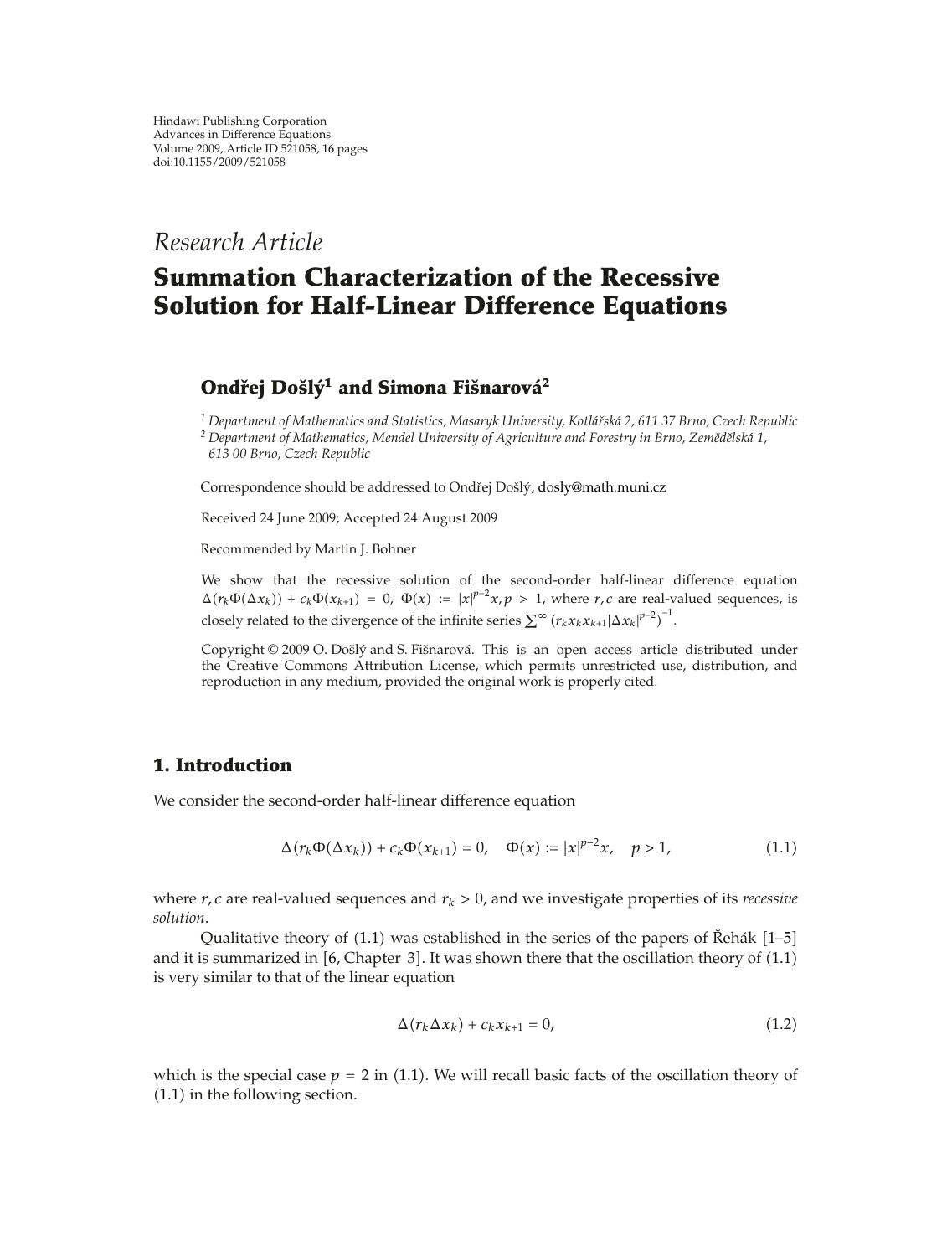The concept of the recessive solution of  $(1.1)$  has been introduced in  $[7]$ . There are several attempts in literature to find a summation characterization of this solution, see [8] and also related references  $[9, 10]$ , which are based on the asymptotic analysis of solutions of  $(1.1)$ . However, this approach requires the sign restriction of the sequence  $c_k$  and additional assumptions on the convergence (divergence) of certain infinite series involving sequences *r* and *c,* see Proposition 2.1 in the following section. Here we use a different approach which is based on estimates for a certain nonlinear function which appears in the Picone-type identity for  $(1.1)$ .

The recessive solution of  $(1.1)$  is a discrete counterpart of the concept of the principal solution of the half-linear differential equation

$$
\left(r(t)\Phi(x')\right)' + c(t)\Phi(x) = 0,\tag{1.3}
$$

which attracted considerable attention in recent years, we refer to the work in [11–15] and the references given therein.

Let us recall the main result of [11] whose discrete version we are going to prove in this paper.

**Proposition 1.1.** Let  $\tilde{x}$  be a solution of (1.3) such that  $\tilde{x}'(t) \neq 0$  for large t.

(i) Let 
$$
p \in (1, 2]
$$
. If

$$
I(\tilde{x}) := \int_{-\infty}^{\infty} \frac{dt}{r(t)\tilde{x}^{2}(t)|\tilde{x}'(t)|^{p-2}} = \infty,
$$
\n(1.4)

*then*  $\tilde{x}$  *is the principal solution of* (1.3).

(ii) If  $p \ge 2$  and  $I(\tilde{x}) < \infty$ , then  $\tilde{x}$  is not the principal solution of (1.3).

The paper is organized as follows. In Section 2 we recall elements of the oscillation theory of 1.1. Section 3 is devoted to technical statements which we use in the proofs of our main results which are presented in Section 4. Section 5 contains formulation of open problems in our research.

## **2. Preliminaries**

Oscillatory properties of  $(1.1)$  are defined using the concept of the generalized zero which is defined in the same way as for  $(1.2)$ , see, for example,  $[6$ , Chapter 3 $]$ , or  $[16$ , Chapter 7 $]$ . A solution *x* of (1.1) has a *generalized zero* in an interval  $(m, m + 1]$  if  $x_m \neq 0$  and  $x_m x_{m+1} r_m \leq 0$ . Since we suppose that  $r_k > 0$  (oscillation theory of (1.1) generally requires only  $r_k \neq 0$ ), a generalized zero of x in  $(m, m + 1]$  is either a "real" zero at  $k = m + 1$  or the sign change between *m* and *m* + 1. However, (1.1) is said to be *disconjugate* in a discrete interval  $[m, n]$  if the solution *x* of (1.1) given by the initial condition  $x_m = 0$ ,  $x_{m+1} \neq 0$  has no generalized zero in  $(m, n + 1]$ . However, (1.1) is said to be *nonoscillatory* if there exists  $m \in \mathbb{N}$  such that it is disconjugate on  $[m, n]$  for every  $n > m$  and is said to be *oscillatory* in the opposite case.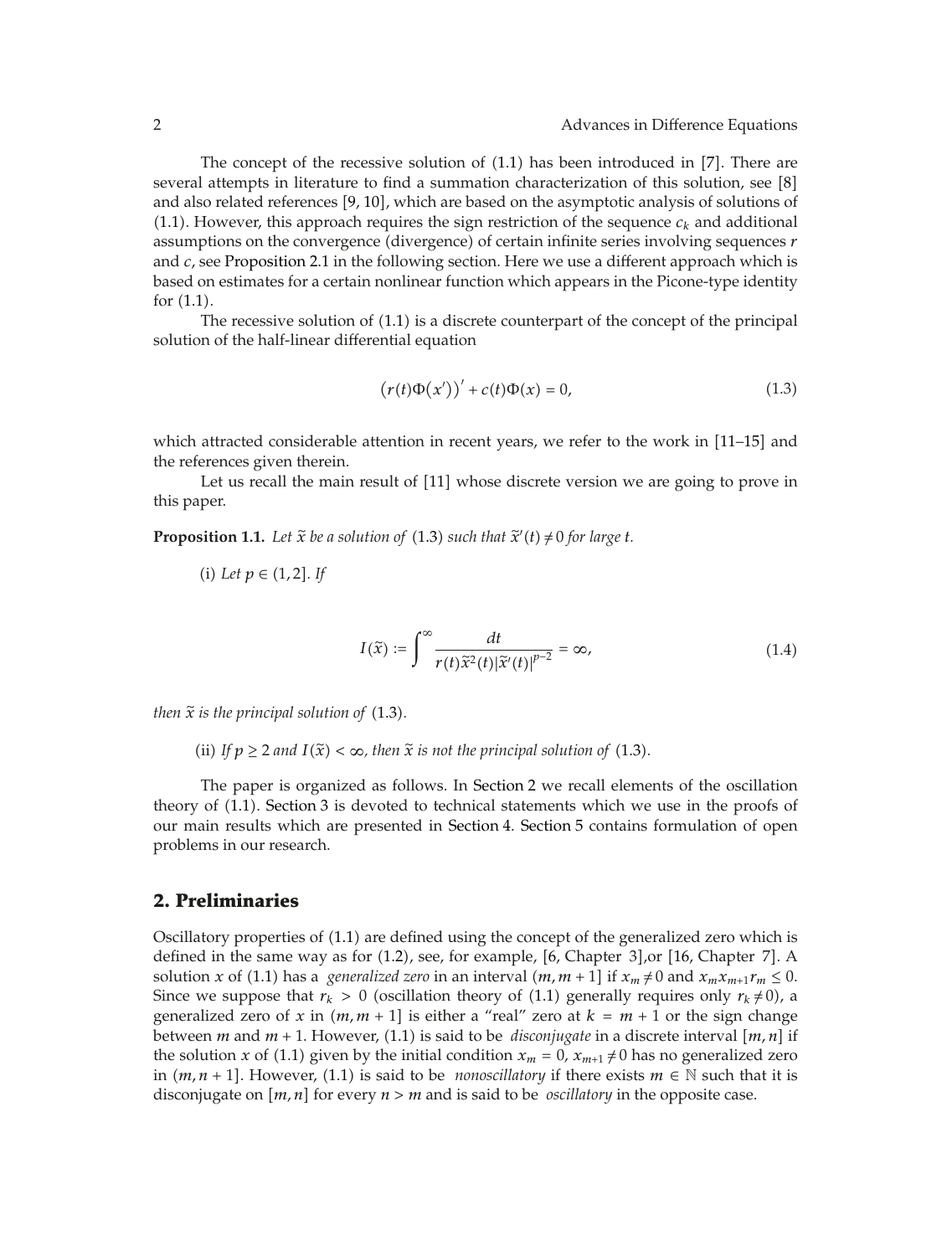If *x* is a solution of (1.1) such that  $x_k \neq 0$  in some discrete interval  $[m, \infty)$ , then  $w_k =$  $r_k \Phi(\Delta x_k/x_k)$  is a solution of the associated Riccati type equation

$$
\Delta w_k + c_k + w_k \left( 1 - \frac{r_k}{\Phi(\Phi^{-1}(r_k) + \Phi^{-1}(w_k))} \right) = 0, \tag{2.1}
$$

where  $\Phi^{-1}(x) = |x|^{q-2}x$  is the inverse function of  $\Phi$  and  $q = p/(p-1)$  is the conjugate number to *p*. Moreover, if *x* has no generalized zero in  $[m, \infty)$ , then  $\Phi^{-1}(r_k) + \Phi^{-1}(w_k) > 0$ ,  $k \in [m, \infty)$ . If we suppose that  $(1.1)$  is nonoscillatory, among all solutions of  $(2.1)$  there exists the socalled *distinguished* solution  $\tilde{w}$  which has the property that there exists an interval  $\left[m,\infty\right)$ such that any other solution *w* of (2.1) for which  $\Phi^{-1}(r_k) + \Phi^{-1}(w_k) > 0$ ,  $k \in [m, \infty)$ , satisfies  $w_k$  >  $\tilde{w}_k$ ,  $k \in [m, \infty)$ . Therefore, the distinguished solution of (2.1) is, in a certain sense, minimal solution of this equation near ∞*,* and sometimes it is called the *minimal* solution of (2.1). If  $\tilde{w}$  is the distinguished solution of (2.1), then the associated solution of (1.1) given by the formula

$$
\widetilde{x}_k = \prod_{j=m}^{k-1} \left[ 1 + \Phi^{-1} \left( \frac{\widetilde{w}_j}{r_j} \right) \right]
$$
\n(2.2)

is said to be the *recessive solution* of  $(1.1)$ , see [7]. Note that in the linear case  $p = 2$  a solution  $\tilde{x}$  of (1.2) is recessive if and only if

$$
\sum_{k=1}^{\infty} \frac{1}{r_k \tilde{x}_k \tilde{x}_{k+1}} = \infty.
$$
 (2.3)

At the end of this section, for the sake of comparison, we recall the main results of [8, 17], where summation characterizations of recessive solutions of (1.1) are investigated using the asymptotic analysis of the solution space of  $(1.1)$ .

**Proposition 2.1.** Let  $x$  be a solution of  $(1.1)$ .

(i) Suppose that  $c_k < 0$ , then x is the recessive solution of (1.1) if and only if

$$
\sum_{k=1}^{\infty} \frac{1}{r_k^{q-1} x_k x_{k+1}} = \infty.
$$
 (2.4)

(ii) *Suppose that*  $c_k > 0$ ,  $\sum^{\infty} r_k^{1-q} < \infty$ , and

$$
\sum^{\infty} c_k \Phi\left(\sum^{\infty}_{j=k+1} r_j^{1-q}\right) < \infty. \tag{2.5}
$$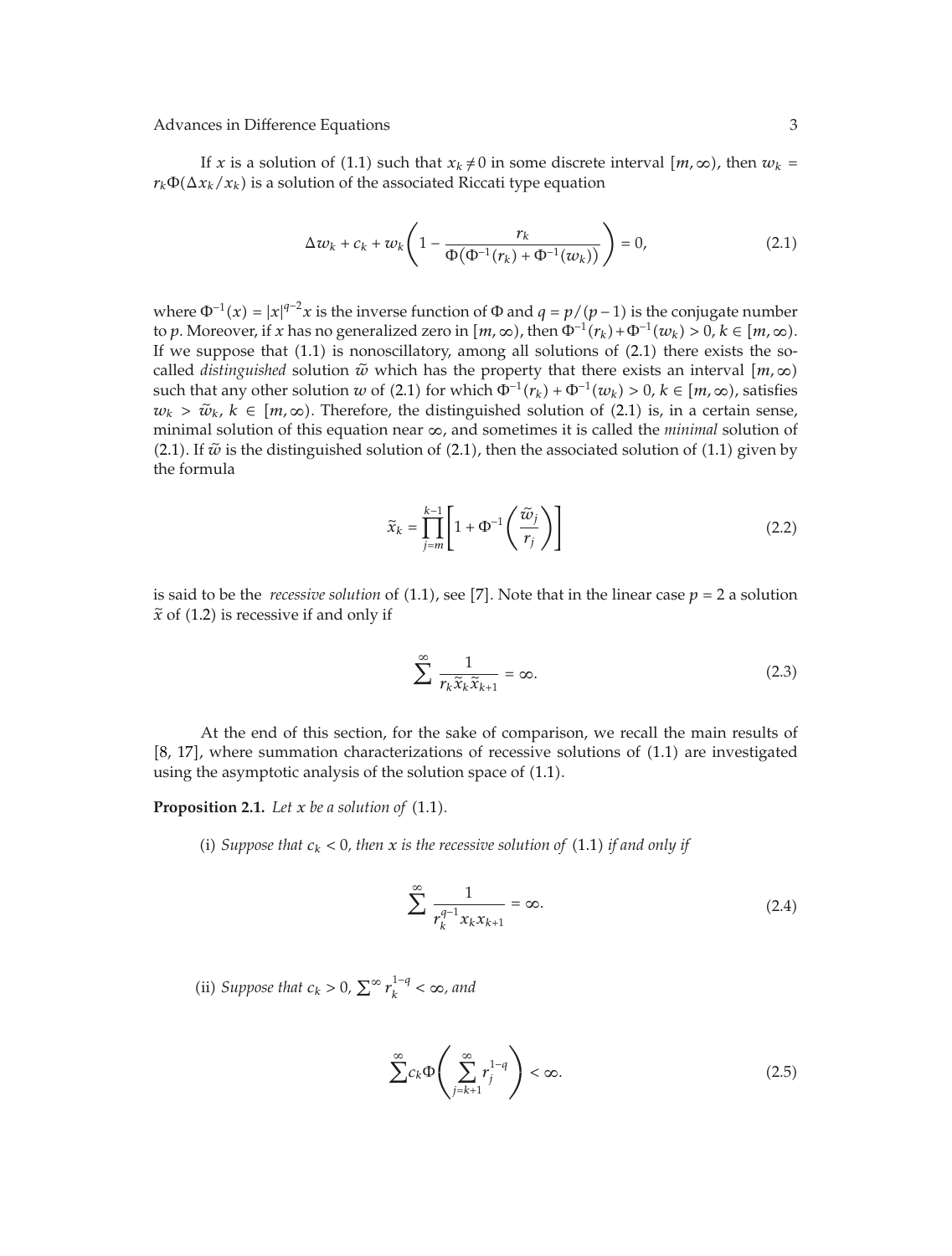*If*  $x$  *is the recessive solution of*  $(1.1)$ *, then* 

$$
\sum_{k=1}^{\infty} \frac{1}{r_k x_k x_{k+1} |\Delta x_k|^{p-2}} = \infty.
$$
 (2.6)

(iii) *Suppose that*  $c_k > 0$ ,  $\sum^{\infty} c_k < \infty$ , and  $\sum^{\infty} r_k^{1-q} < \infty$ . Then x is the recessive solution if and only if (2.4) holds.

In cases (i) and (iii), the previous proposition gives *necessary and sufficient condition* for a solution  $x$  to be recessive. The reason why under assumptions in (i) or (iii) it is possible to formulate such a condition is that there is a substantial difference in asymptotic behavior of recessive and dominant solutions (i.e., solutions which are linearly independent of the recessive solution). This difference enables to "separate" the recessive solution from dominant ones and to formulate for it a necessary and sufficient condition 2.4. We refer to  $[8, 17]$  and also to  $[9, 10]$  for more details.

## **3. Technical Results**

Throughout the rest of the paper we suppose that 1.1 is nonoscillatory and *h* is its solution. Denote

$$
v_k^* := r_k h_k(\Phi(h_k) + \Phi(\Delta h_k)), \quad R_k := \frac{2}{q} r_k h_k h_{k+1} |\Delta h_k|^{p-2},
$$
  

$$
G_k := r_k h_k \Phi(\Delta h_k),
$$
 (3.1)

and define the function

$$
H(k,v) := v + r_k h_{k+1} \Phi(\Delta h_k) - \frac{r_k (v + G_k) |h_{k+1}|^p}{\Phi(|h_k|^q \Phi^{-1}(r_k) + \Phi^{-1}(v + G_k))}.
$$
 (3.2)

**Lemma 3.1.** *Put*

$$
v_k := |h_k|^p (w_k - \tilde{w}_k), \tag{3.3}
$$

*where*  $\tilde{w}_k = r_k \Phi(\Delta h_k / h_k)$  *is a solution of* (2.1) *and*  $w_k$  *is any sequence satisfying*  $r_k + w_k \neq 0$ *. Then the following statements hold:*

(i)  $w_k$  *is a solution of* (2.1) *if and only if*  $v_k$  *is a solution of* 

$$
\Delta v_k + H(k, v_k) = 0; \tag{3.4}
$$

- (ii) *H*(*k*, *v*) ≥ 0 *for*  $v > −v<sub>k</sub><sup>*</sup>$  *with the equality if and only if*  $v = 0$ ;
- (iii)  $r_k + w_k > 0$  *if and only if*  $v_k + v_k^* > 0$ ;
- (iv) let *v* be a solution of (3.4) and suppose that  $v_m < 0$  for some  $m \in \mathbb{N}$ , that is,  $w_m < \tilde{w}_m$ , *then*  $v_{m+1} > 0$  *if and only if*  $v_m + v_m^* < 0$ *.*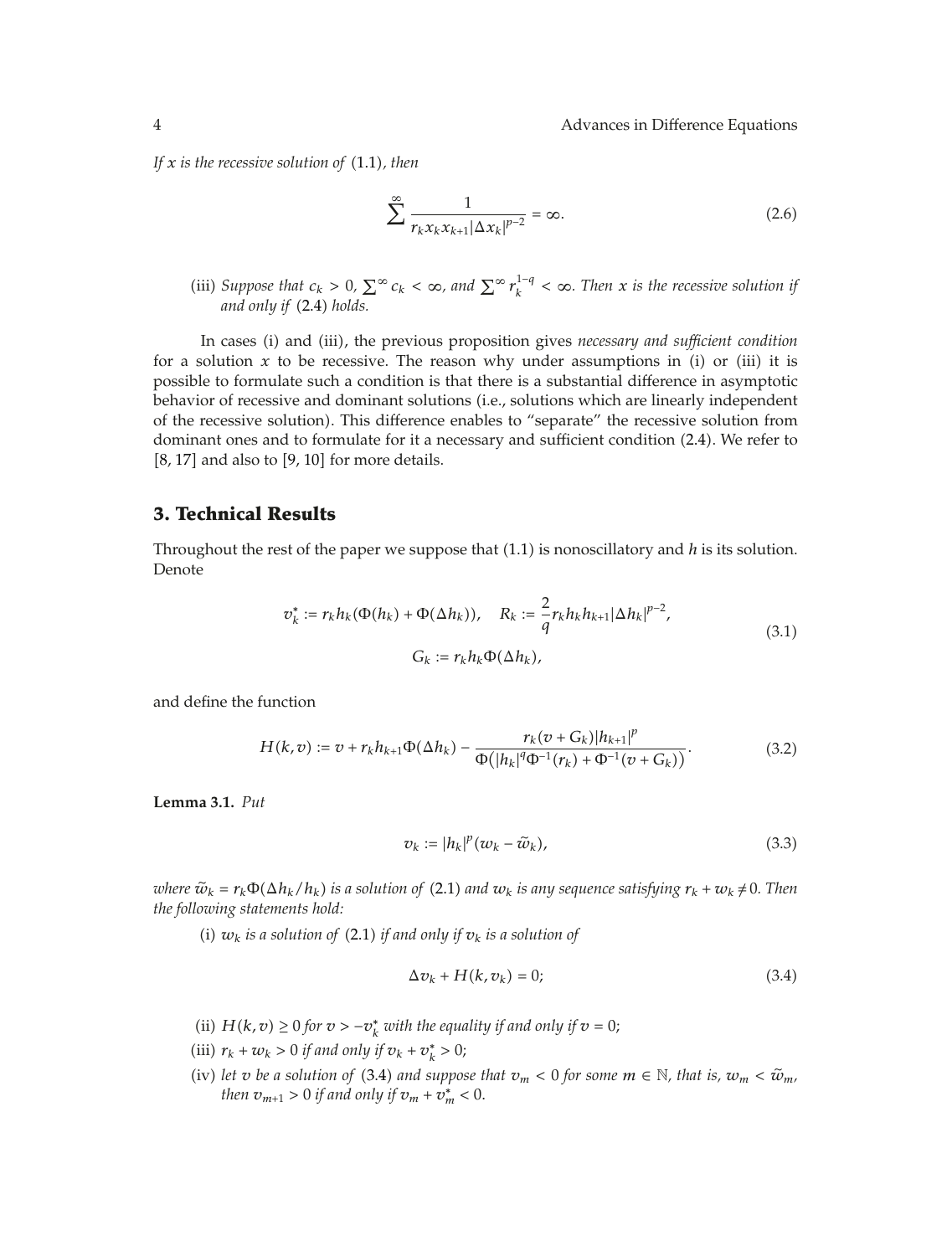*Proof.* The statements (i), (ii) are consequences of [18, Lemma 2.5]. (iii) We have

$$
r_k + w_k = r_k + |h_k|^{-p} v_k + \tilde{w}_k
$$
  
\n
$$
= r_k + |h_k|^{-p} v_k + r_k \Phi\left(\frac{\Delta h_k}{h_k}\right)
$$
  
\n
$$
= |h_k|^{-p} [v_k + r_k h_k(\Phi(h_k) + \Phi(\Delta h_k))]
$$
  
\n
$$
= |h_k|^{-p} (v_k + v_k^*).
$$
\n(3.5)

(iv) We have

$$
v_{m+1} = v_m - H(m, v_m)
$$
  
\n
$$
= r_m h_{m+1} \left[ \frac{\Phi(h_{m+1})(v_m + G_m)}{\Phi(|h_m|^q \Phi^{-1}(r_m) + \Phi^{-1}(v_m + G_m))} - \Phi(\Delta h_m) \right]
$$
  
\n
$$
= r_m h_{m+1} \left[ \frac{\Phi(h_{m+1})w_m}{\Phi(\Phi^{-1}(r_m) + \Phi^{-1}(w_m))} - \Phi(\Delta h_m) \right]
$$
  
\n
$$
= r_m h_{m+1} \Phi(h_m) \left[ \Phi\left(\frac{h_{m+1}}{h_m}\right) \frac{w_m}{\Phi(\Phi^{-1}(r_m) + \Phi^{-1}(w_m))} - \Phi\left(\frac{\Delta h_m}{h_m}\right) \right]
$$
  
\n
$$
= \frac{r_m h_{m+1} \Phi(h_m)}{\Phi(\Phi^{-1}(r_m) + \Phi^{-1}(w_m))}
$$
  
\n
$$
\times \left[ \Phi\left(\frac{h_{m+1} \Phi^{-1}(w_m)}{h_m}\right) - \Phi\left(\frac{\Delta h_m}{h_m}\right) \Phi(\Phi^{-1}(r_m) + \Phi^{-1}(w_m)) \right].
$$
  
\n(3.6)

Denote by *A* the expression in brackets, then

$$
sgn A = sgn \left[ \frac{h_{m+1} \Phi^{-1}(w_m)}{h_m} - \left( \frac{h_{m+1}}{h_m} - 1 \right) \left( \Phi^{-1}(r_m) + \Phi^{-1}(w_m) \right) \right]
$$
  

$$
= sgn \left[ \Phi^{-1}(r_m) + \Phi^{-1}(w_m) - \frac{(h_m + \Delta h_m) \Phi^{-1}(r_m)}{h_m} \right]
$$
  

$$
= sgn \left[ \Phi^{-1}(w_m) - \Phi^{-1}(\tilde{w}_m) \right] = sgn \ v_m = -1.
$$
 (3.7)

Consequently,

$$
v_{m+1} > 0 \Longleftrightarrow \Phi^{-1}(r_m) + \Phi^{-1}(w_m) < 0,
$$
\n(3.8)

that is, the statement holds according to the statement (iii) of this lemma.

 $\Box$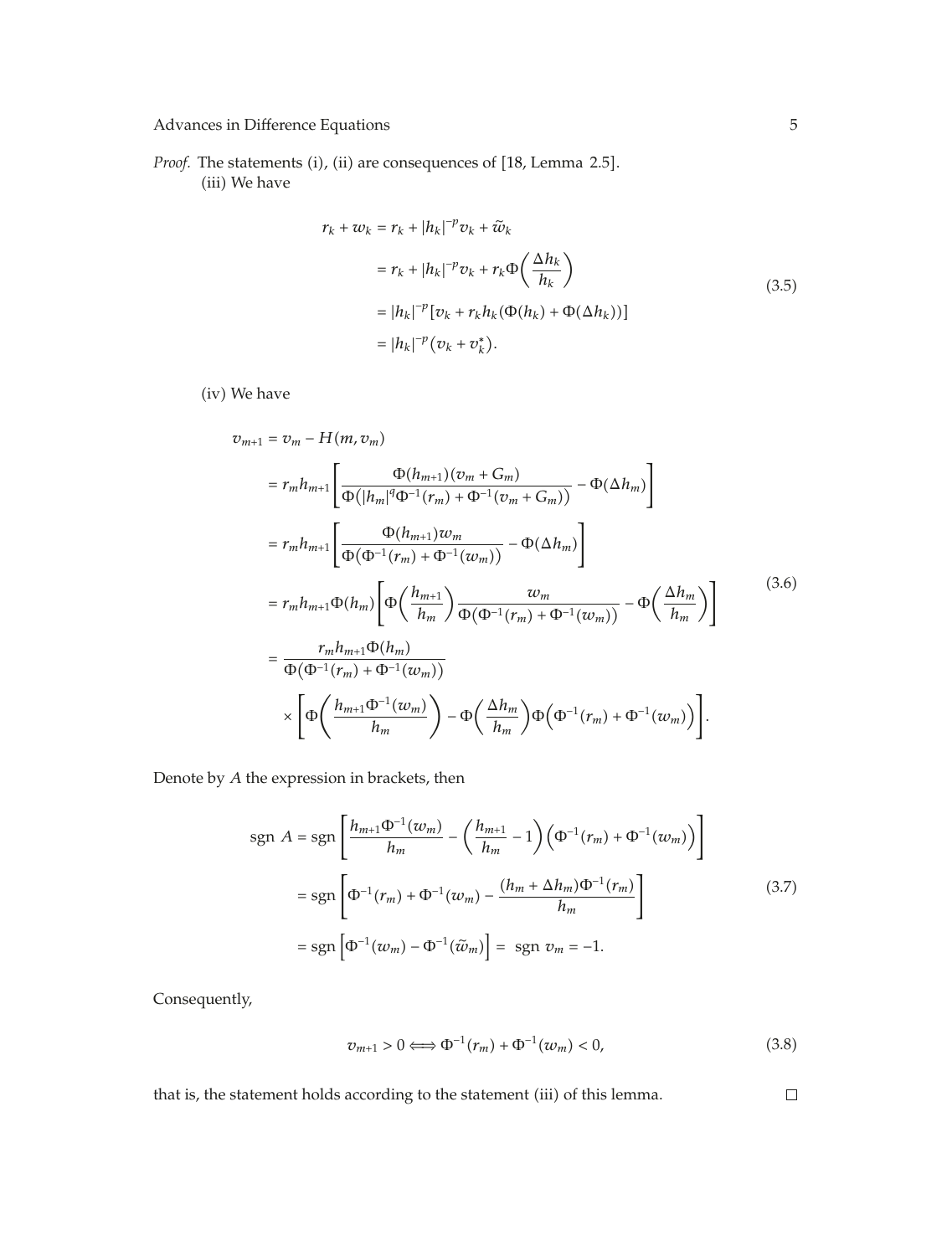**Lemma 3.2.** *Let*  $v^*$ *, R, G, H be defined by* (3.1), (3.2) *and suppose that*  $h_k \Delta h_k < 0$  *for large k. Then one has the following inequalities for large k.*

 $\int f(x) \in (1, 2]$ , then  $v_k^* \leq R_k$  and

$$
v - H(k, v) \le \frac{R_k v}{R_k + v} \quad \text{for } v \in (-v_k^*, 0]. \tag{3.9}
$$

*If*  $p \geq 2$ , then  $v_k^* \geq R_k$  and

$$
v - H(k, v) \ge \frac{R_k v}{R_k + v} \quad \text{for } v \in (-R_k, 0]. \tag{3.10}
$$

*Proof.* We have (with using the Lagrange mean value theorem)

$$
\begin{aligned} v_k^* &= r_k h_k(\Phi(h_k) + \Phi(\Delta h_k)) \\ &= r_k h_k \Phi(h_{k+1}) \left[ \Phi\left(\frac{h_k}{h_{k+1}}\right) - \Phi\left(-\frac{\Delta h_k}{h_{k+1}}\right) \right] \\ &= r_k h_k \Phi(h_{k+1}) \Phi'(\xi), \end{aligned} \tag{3.11}
$$

where  $-\Delta h_k/h_{k+1} \leq \xi \leq h_k/h_{k+1}$  and hence  $\xi \geq |\Delta h_k/h_{k+1}|$ . Thus, if  $p \in (1,2]$ ,

$$
v_k^* = (p-1)r_k h_k \Phi(h_{k+1}) |\xi|^{p-2} \le (p-1)r_k h_k \Phi(h_{k+1}) \left| \frac{\Delta h_k}{h_{k+1}} \right|^{p-2}
$$
  
= 
$$
\frac{1}{q-1} r_k h_k h_{k+1} |\Delta h_k|^{p-2} \le R_k,
$$
 (3.12)

and in the case  $p \geq 2$ , we obtain

$$
\mathbf{v}_k^* \ge R_k. \tag{3.13}
$$

Next we proceed similarly as in [18, Lemma 2.6]. Inequalities (3.9), (3.10) can be written in the equivalent forms:

$$
(R_k + v)H(k, v) \ge v^2, \quad v \in (-v_{k'}^*)0] \text{ for } p \in (1, 2],
$$
 (3.14)

$$
(R_k + v)H(k, v) \le v^2, \quad v \in (-R_k, 0] \text{ for } p \ge 2.
$$
 (3.15)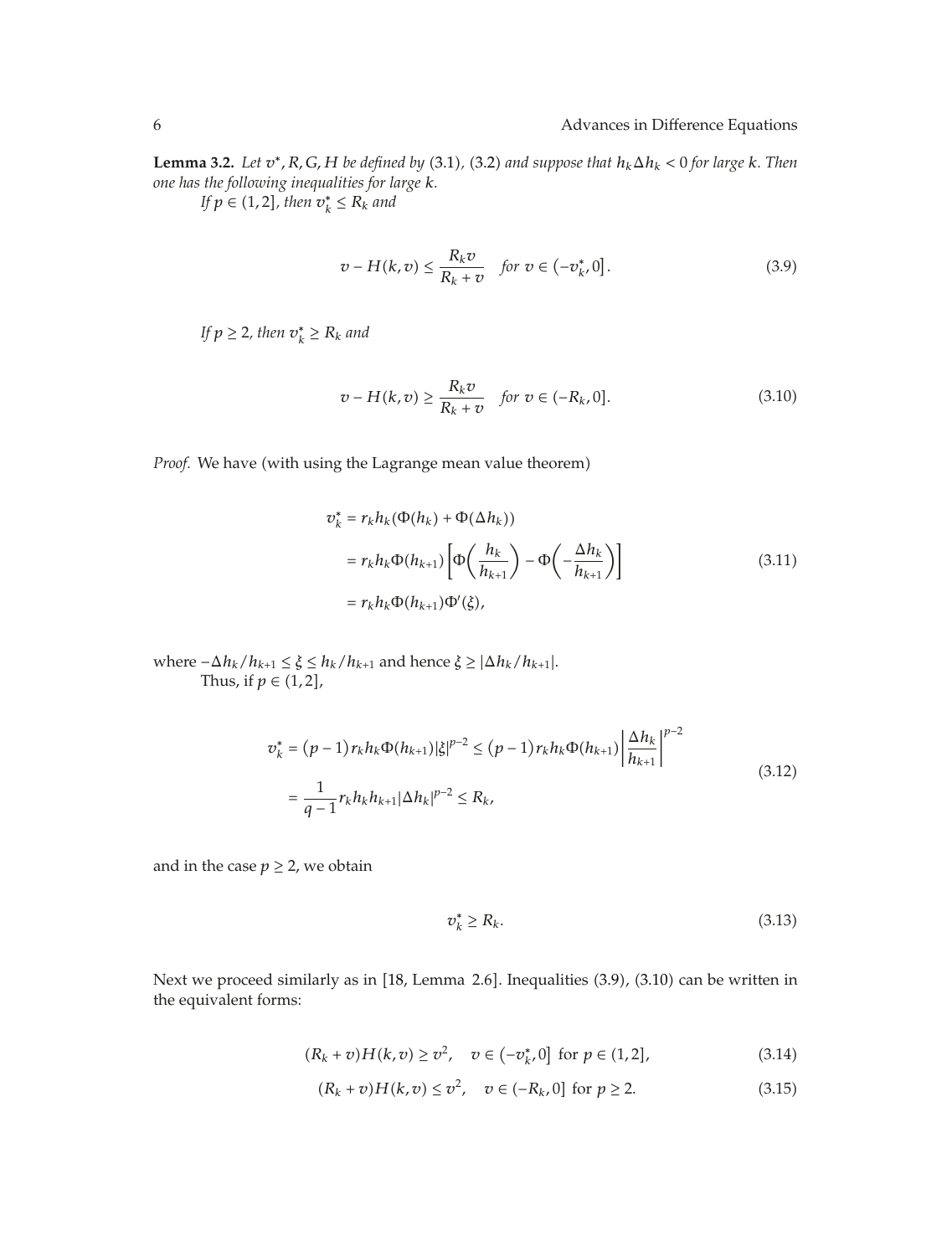Denote  $F(k, v) := (R_k + v)H(k, v) - v^2$  and let  $v > -v_k^*$ . Then

$$
H_v(k, v) = 1 - \frac{r_k^q |h_k|^q |h_{k+1}|^p}{\left(|h_k|^q \Phi^{-1}(r_k) + \Phi^{-1}(v + G_k)\right)^p},
$$
  
\n
$$
H_{vv}(k, v) = \frac{qr_k^q |h_k|^q |h_{k+1}|^p |v + G_k|^{q-2}}{\left(|h_k|^q \Phi^{-1}(r_k) + \Phi^{-1}(v + G_k)\right)^{p+1}},
$$
  
\n
$$
H_{vvv}(k, 0) = \frac{q}{r_k^2 h_k^2 h_{k+1}^2 (\Delta h_k)^{2p-3}} \left[ (q-2)h_{k+1} - (2q-1) \Delta h_k \right].
$$
\n(3.16)

Consequently,  $F(k, 0) = F_v(k, 0) = F_{vv}(k, 0) = 0$  and

$$
F_{vvv}(k,0) = R_k H_{vvv}(k,0) + 3H_{vv}(k,0)
$$
  
\n
$$
= \frac{2}{r_k h_k h_{k+1} \Phi(\Delta h_k)} [(q-2)h_{k+1} - (2q-1)\Delta h_k] + \frac{3q}{r_k h_k h_{k+1} |\Delta h_k|^{p-2}}
$$
  
\n
$$
= \frac{1}{r_k h_k h_{k+1} \Phi(\Delta h_k)} [2(q-2)(h_k + \Delta h_k) + (2-q)\Delta h_k]
$$
  
\n
$$
= \frac{q-2}{r_k h_k h_{k+1} \Phi(\Delta h_k)} [h_k + h_k + \Delta h_k]
$$
  
\n
$$
= \frac{q-2}{r_k h_k h_{k+1} \Phi(\Delta h_k)} [h_k + h_{k+1}].
$$
  
\n(3.17)

Hence, in view of the assumption  $h_k \Delta h_k < 0$ , sgn  $F_{vvv}(k, 0) = -\text{sgn}(q - 2)$ . It follows that

$$
sgn F(k, v) = sgn F_{vv}(k, v) = sgn (q - 2)
$$
\n(3.18)

in some left neighborhood of  $v = 0$ , and the function  $F$  is positive, decreasing, and convex for  $p \in (1,2]$ , and is negative, increasing, and concave for  $p > 2$  (with respect to *v*). Hence, both the inequalities (3.14) and (3.15) are satisfied in some left neighborhood of  $v = 0$ . The proof will be completed by showing that  $F_{vv}(k, v)$  has constant sign on the given intervals. By a direct computation,

$$
F_{vv}(k,v) = 2H_v(k,v) + (R_k + v)H_{vv}(k,v) - 2
$$
  
\n
$$
= -\frac{2r_k^q|h_k|^q|h_{k+1}|^p}{(|h_k|^q\Phi^{-1}(r_k) + \Phi^{-1}(v + G_k))^{p}} + \frac{qr_k^q|h_k|^q|h_{k+1}|^p|v + G_k|^{q-2}(R_k + v)}{(|h_k|^q\Phi^{-1}(r_k) + \Phi^{-1}(v + G_k))^{p+1}}
$$
(3.19)  
\n
$$
= \frac{r_k^q|h_k|^q|h_{k+1}|^p}{(|h_k|^q\Phi^{-1}(r_k) + \Phi^{-1}(v + G_k))^{p+1}}A(k,v),
$$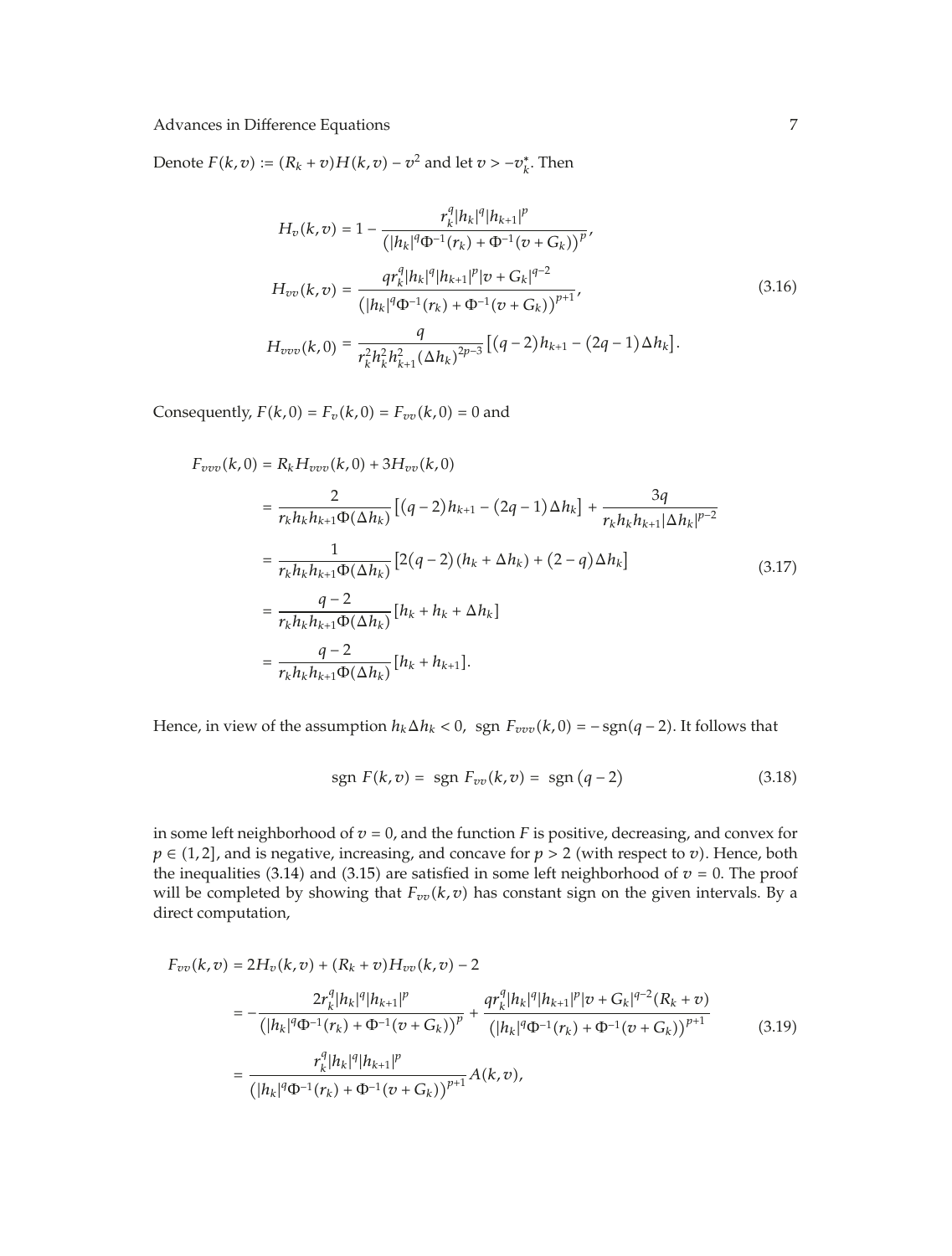where

$$
A(k, v) := -2|h_k|^q \Phi^{-1}(r_k) - 2\Phi^{-1}(v + G_k) + q|v + G_k|^{q-2}(R_k + v)
$$
  
=  $(q-2)\Phi^{-1}(v + G_k) + q(R_k - G_k)|v + G_k|^{q-2} - 2|h_k|^q \Phi^{-1}(r_k).$  (3.20)

Hence

$$
sgn \, A(k, v) = sgn \, F_{vv}(k, v) \quad \text{for } v > -v_{k'}^* \tag{3.21}
$$

and from  $(3.18)$ 

$$
sgn A(k, v) = sgn (q-2)
$$
\n(3.22)

in some left neighborhood of  $v = 0$ . Moreover, for *v <* 0

$$
A_v(k,v) = (q-2) \text{ sgn}(v + G_k)|v + G_k|^{q-3} [(q-1)(v + G_k) + q(R_k - G_k)]
$$
  
= -(q-2)|v + G\_k|^{q-3} [(q-1)v - G\_k + qR\_k], (3.23)

and  $A_v(k, v) = 0$  (for  $v < 0$ ) if and only if

$$
v = \tilde{v}_k := \frac{1}{q-1} (G_k - qR_k) = -\frac{1}{q-1} r_k h_k |\Delta h_k|^{p-2} (h_k + h_{k+1}).
$$
 (3.24)

Next we distinguish between the cases  $p \in (1,2]$  and  $p \ge 2$ . If  $p \in (1, 2]$ , then using  $(3.12)$ ,

$$
\widetilde{v}_k \le -\frac{1}{q-1} r_k h_k h_{k+1} |\Delta h_k|^{p-2} \le -v_{k'}^* \tag{3.25}
$$

hence  $A(k, v)$  is decreasing on  $(-v_k^*, 0)$  and in view of  $(3.22)$  it means that  $A(k, v)$  and consequently from (3.21) also  $F_{vv}(k, v)$  is positive for  $v \in (-v_k^*, 0)$ . Hence, (3.14) holds. Similarly, if  $p \geq 2$ , then

$$
\tilde{v}_k \le -\frac{1}{q-1} r_k h_k h_{k+1} |\Delta h_k|^{p-2} \le -R_k,\tag{3.26}
$$

hence *A*(*k*, *v*) is increasing for *v* ∈ (−*R<sub>k</sub>*, 0) and from (3.22) we have that *A*(*k*, *v*) and hence also  $F_{nn}(k, v)$  is negative for *v* ∈ (−*R<sub>k</sub>*, 0). This means that (3.15) is satisfied. also  $F_{vv}(k, v)$  is negative for  $v \in (-R_k, 0)$ . This means that (3.15) is satisfied.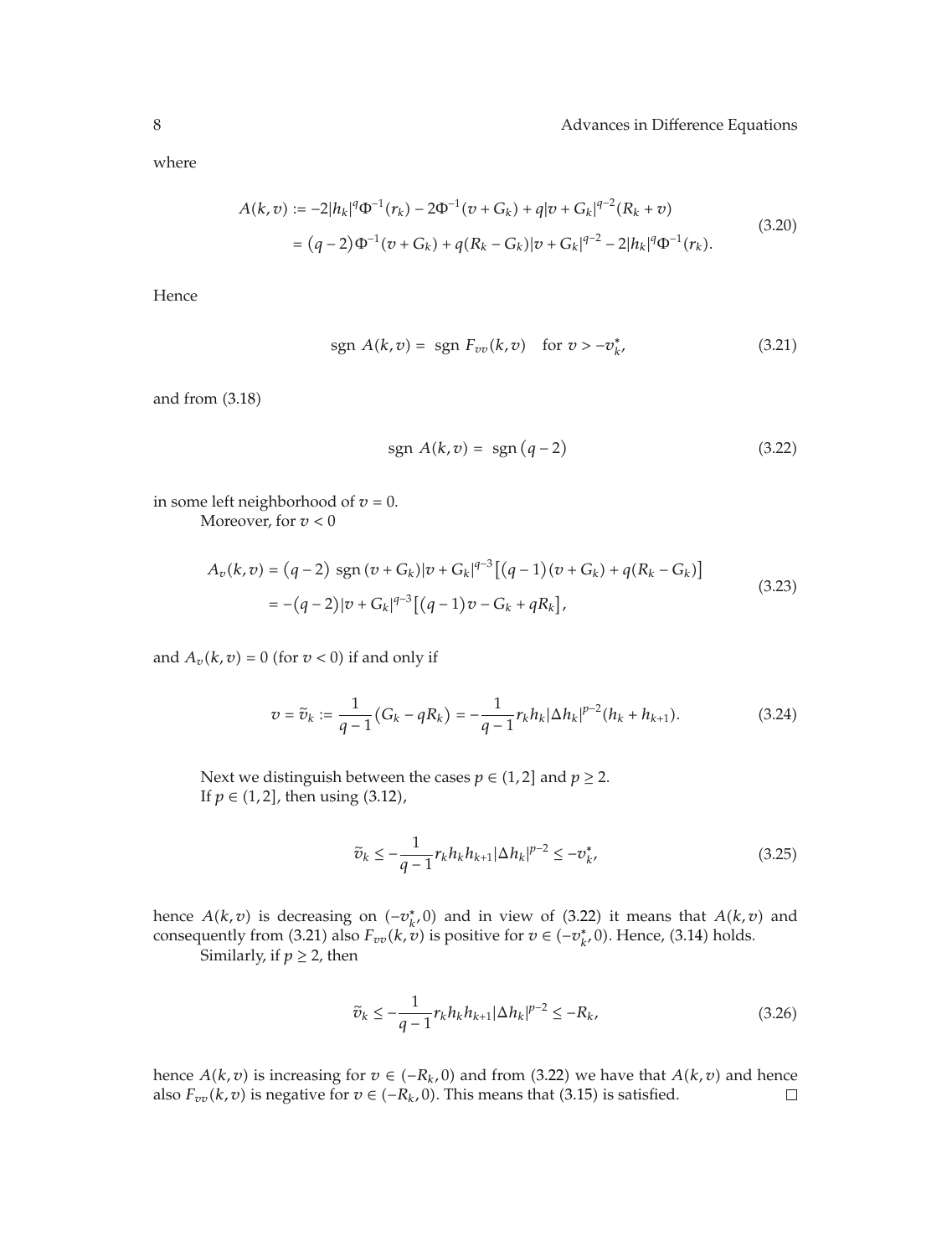## **4. Main Results**

**Theorem 4.1.** *Suppose*  $p \in (1, 2]$  *and let h be a solution of*  $(1.1)$  *such that*  $h_k \Delta h_k < 0$  *for large k. If* 

$$
\sum_{k=1}^{\infty} \frac{1}{r_k h_k h_{k+1} |\Delta h_k|^{p-2}} = \infty, \tag{4.1}
$$

*then h is the recessive solution.*

*Proof.* Denote by  $\tilde{w}_k = r_k \Phi(\Delta h_k / h_k)$  the associated solution of (2.1) and let  $w_k$  be a solution of (2.1) generated by another solution (linearly independent of *h*) of (1.1). Then, it follows from Lemma 3.1 that  $v_k = |h_k|^p (w_k - \tilde{w}_k)$  is a solution of (3.4), that is,

$$
v_{k+1} = v_k - H(k, v_k),
$$
\n(4.2)

and suppose that this solution satisfies the condition  $v_N < 0$ . This means that  $w_N < \tilde{w}_N$  and to prove that *h* is the recessive solution of (1.1), we need to show that there exists  $m \ge N$  such that  $r_m + w_m \leq 0$ , that is, according to Lemma 3.1,  $v_m + v_m^* \leq 0$ . Suppose by contradiction that *v<sub>k</sub>* + *v*<sub>*k*</sub><sup> $\ge$ </sup> 0 for *k* ≥ *N*. According to Lemma 3.1 (iv), it means that *v<sub>k</sub>* < 0 for *k* ≥ *N*, that is, *v*<sub>*k*</sub> ∈ (−*v*<sub>*k*</sub><sup>*,*</sup> 0). Then we have from Lemma 3.2 that *v*<sub>*k*</sub> + *R*<sub>*k*</sub> > 0 and

$$
v_{k+1} \le \frac{R_k v_k}{R_k + v_k} \quad \text{for } k \ge N. \tag{4.3}
$$

Next, consider the equation

$$
u_{k+1} = \frac{R_k u_k}{R_k + u_k},
$$
\n(4.4)

and let  $u_k$  be its solution satisfying  $u_N = v_N$ . However, (4.4) is equivalent to

$$
-\Delta u_k = \frac{u_k^2}{R_k + u_k},\tag{4.5}
$$

that is,

$$
-\frac{\Delta u_k}{u_k u_{k+1}} = \frac{u_k}{u_{k+1}(R_k + u_k)} = \frac{1}{R_k},
$$
\n(4.6)

where we have substituted for  $u_{k+1}$  from (4.4) in the denominator. Hence

$$
\frac{1}{u_{k+1}} = \frac{1}{u_k} + \frac{1}{R_k},\tag{4.7}
$$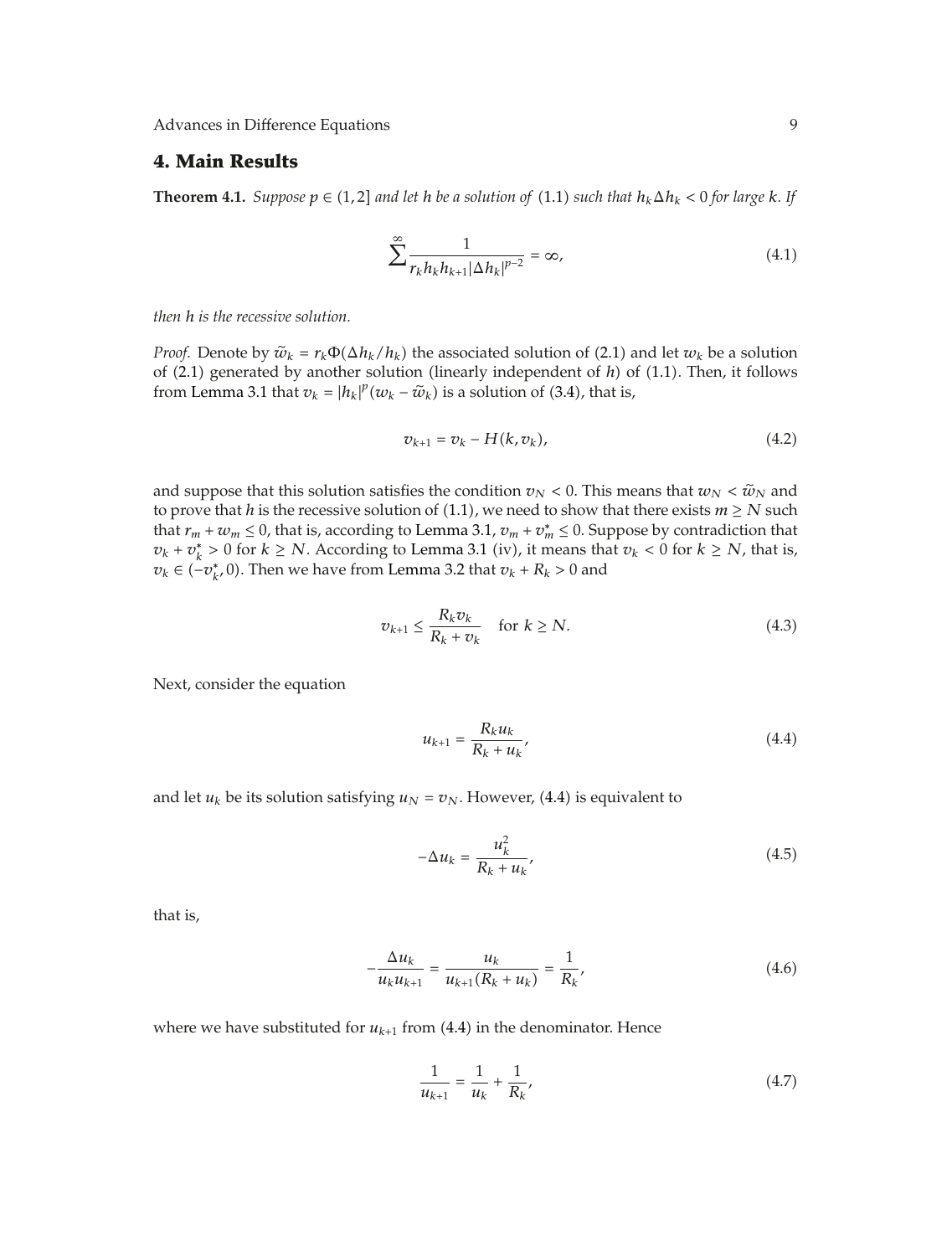and we obtain

$$
u_k = \frac{1}{1/u_N + \sum_{j=N}^{k-1} (1/R_j)}.
$$
\n(4.8)

Condition (4.1) implies that there exists  $m \ge N$  such that  $u_m < 0$  and either  $u_{m+1} > 0$  or  $u_{m+1}$ is not defined. This means that  $R_m + u_m \leq 0$  (from (4.4)). On the other hand, (4.3) together with (4.4) and the fact that  $R_kx/(R_k + x)$  is increasing with respect to *x* on  $(-v_k^*, 0)$  imply that *v<sub>k</sub>* ≤ *u<sub>k</sub>* for *k* ≥ *N*. Since *v<sub>k</sub>* + *R<sub>k</sub>* > 0 for *k* ≥ *N*, we have *u<sub>k</sub>* + *R<sub>k</sub>* > 0 for *k* ≥ *N*, a contradiction. a contradiction.

**Theorem 4.2.** *Suppose*  $p \geq 2$  *and let h be a solution of* (1.1) *such that*  $h_k \Delta h_k < 0$  *for large k.* If

$$
\sum_{k=1}^{\infty} \frac{1}{r_k h_k h_{k+1} |\Delta h_k|^{p-2}} < \infty,\tag{4.9}
$$

*then h is not the recessive solution.*

*Proof.* Similarly, as in the proof of Theorem 4.1, denote  $\tilde{w}_k = r_k \Phi(\Delta h_k / h_k)$  and let  $w_k$  be a solution of  $(2.1)$  generated by another solution (linearly independent of  $h$ ) of  $(1.1)$ . Then  $v_k = |h_k|^p (w_k - \tilde{w}_k)$  is a solution of (3.4), that is,

$$
v_{k+1} = v_k - H(k, v_k), \tag{4.10}
$$

and suppose that this solution satisfies the condition  $v_N < 0$ ,  $|v_N|$  being sufficiently small (will be specified later). Hence  $w_N < \tilde{w}_N$  and we have to show that  $r_k + w_k > 0$  for  $k \ge N$ , that is,  $v_k + v_k^* > 0$  for  $k \geq N$ .

Let  $u_k$  be a solution of (4.4) and suppose that  $u_N = v_N$ . Hence, similarly as in the proof of Theorem 4.1, we obtain

$$
u_k = \frac{1}{1/u_N + \sum_{j=N}^{k-1} (1/R_j)}.
$$
\n(4.11)

If  $|u_N|$  is sufficiently small, then condition (4.9) implies that  $u_k < 0$  for  $k \ge N$  and from (4.4), we have  $R_k + u_k > 0$  for  $k \geq N$ . Consequently, from Lemma 3.2 we obtain that  $v_k^* \geq R_k$  and

$$
u_k - H(k, u_k) \ge \frac{R_k u_k}{R_k + u_k} = u_{k+1} \quad \text{for } k \ge N. \tag{4.12}
$$

Moreover, since  $x - H(k, x)$  is increasing with respect to  $x$  on  $(-R_k, 0)$ , we obtain from (4.12) that  $v_k \geq u_k$  for  $k \geq N$ . Hence  $R_k + v_k > 0$  for  $k \geq N$  and hence also  $v_k^* + v_k > 0$  for  $k \geq N$ .

## **5. Applications and Open Problems**

 $(i)$ Theorems 4.1 and 4.2, as formulated in the previous section, apply only to positive decreasing (or negative increasing) solutions of  $(1.1)$ . The reason is that we have been able to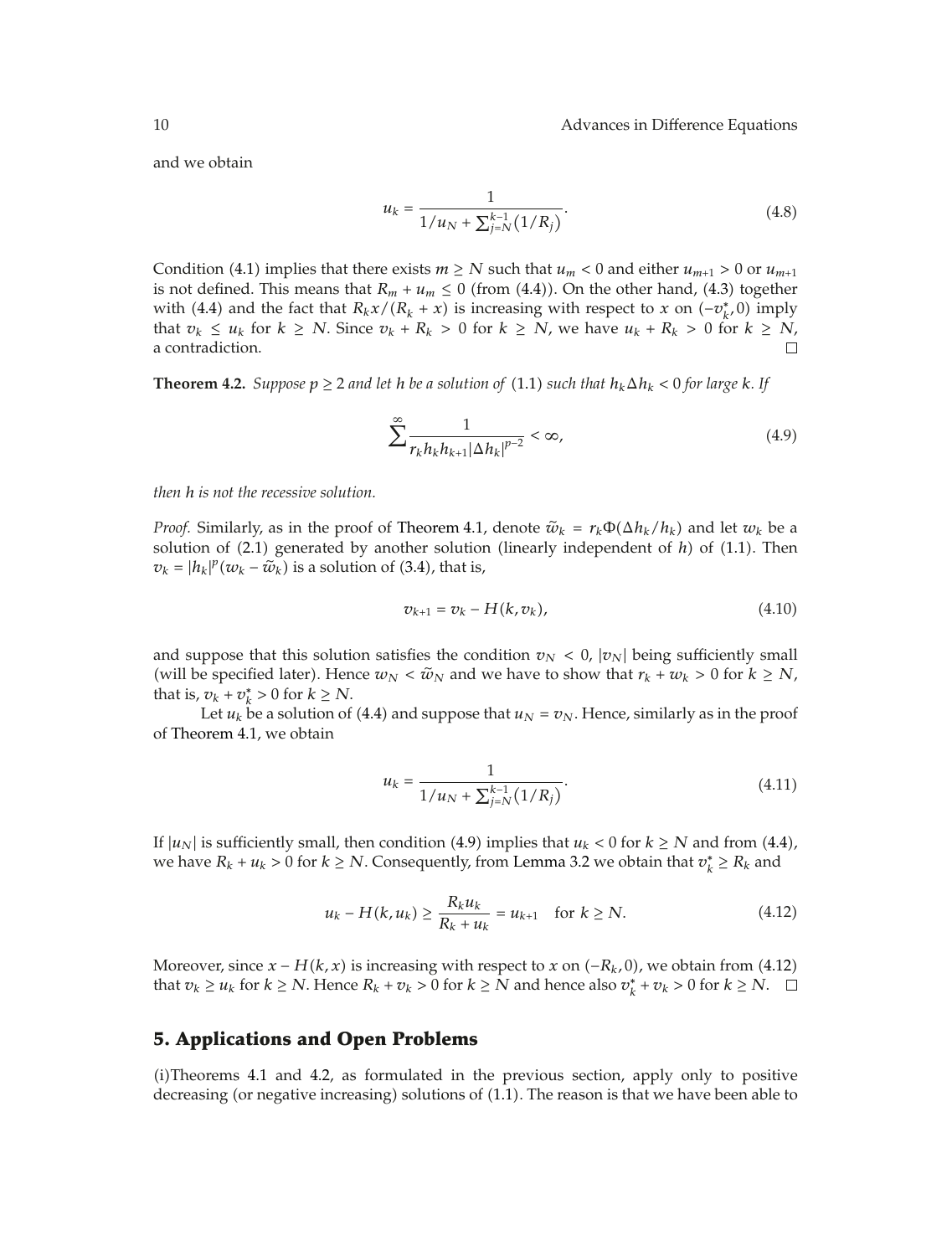prove inequalities (3.9), (3.10) only when  $G = rh\Phi(\Delta h) < 0$ . We conjecture that Theorems 4.1 and 4.2 remain to hold for *every* solution of (1.1) for which  $\Delta h_k \neq 0$  for large *k*. To justify this conjecture, consider the function

$$
\mathcal{F}_k(v) = H(k, v) / v(v - H(k, v)). \tag{5.1}
$$

By an easy computation one can find that inequalities  $(3.9)$ ,  $(3.10)$  are equivalent to the inequalities

$$
\mathcal{F}_k(v) \ge \frac{1}{R_k}, \quad p \in (1, 2], \quad \mathcal{F}_k(v) \le \frac{1}{R_k}, \quad p \in [2, \infty). \tag{5.2}
$$

However, if  $G_k > 0$ , that is,  $-G_k < 0$ , we have

$$
\mathcal{F}_k(-G_k) = \frac{1}{r_k h_k h_{k+1} |\Delta h_k|^{p-2}} = \frac{2}{q R_k},
$$
\n(5.3)

so inequalities (3.9), (3.10) are no longer valid in this case. Numerical computations together with a closer examination of the graph of the function  $\Psi$  lead to the following conjecture.

**Conjecture 5.1.** *Let*  $h_k, h_{k+1} > 0$ ,  $\Delta h_k \neq 0$ , and  $R_k^* := (q-1)r_kh_kh_{k+1}|\Delta h_k|^{p-2}$ . Then for  $v \in$ −*v*<sup>∗</sup> *<sup>k</sup>,* ∞ *one has*

$$
\mathcal{F}_k(v) \ge \frac{1}{R_k^*} \quad \text{for } p \in (1, 2], \qquad \mathcal{F}_k(v) \le \frac{1}{R_k^*} \quad \text{for } p \in [2, \infty). \tag{5.4}
$$

To explain this conjecture in more details, consider the case  $p \in (1,2]$ , the case  $p \ge 2$ can be treated analogically. We have (we skip the index *k*, only indices different from *k* are written explicitly

$$
\mathcal{F}(\infty) := \lim_{v \to \infty} \mathcal{F}(v) = \frac{1}{rh_{k+1} [\Phi(h_{k+1}) - \Phi(\Delta h)]}
$$
  
= 
$$
\frac{1}{r \Phi(h) h_{k+1} [\Phi(h_{k+1}/h) - \Phi(\Delta h/h)]}
$$
  
= 
$$
\frac{(q-1)|\xi|^{2-p}}{r \Phi(h) h_{k+1}},
$$
 (5.5)

where  $\Delta h/h \leq \xi \leq h_{k+1}/h$ . If  $\Delta h > 0$ , the direct substitution yields

$$
\mathcal{F}(\infty) \ge \frac{(q-1)}{rhh_{k+1}|\Delta h|^{p-2}} \ge \frac{1}{(q-1)rhh_{k+1}|\Delta h|^{p-2}} = \frac{1}{R^*}.
$$
\n(5.6)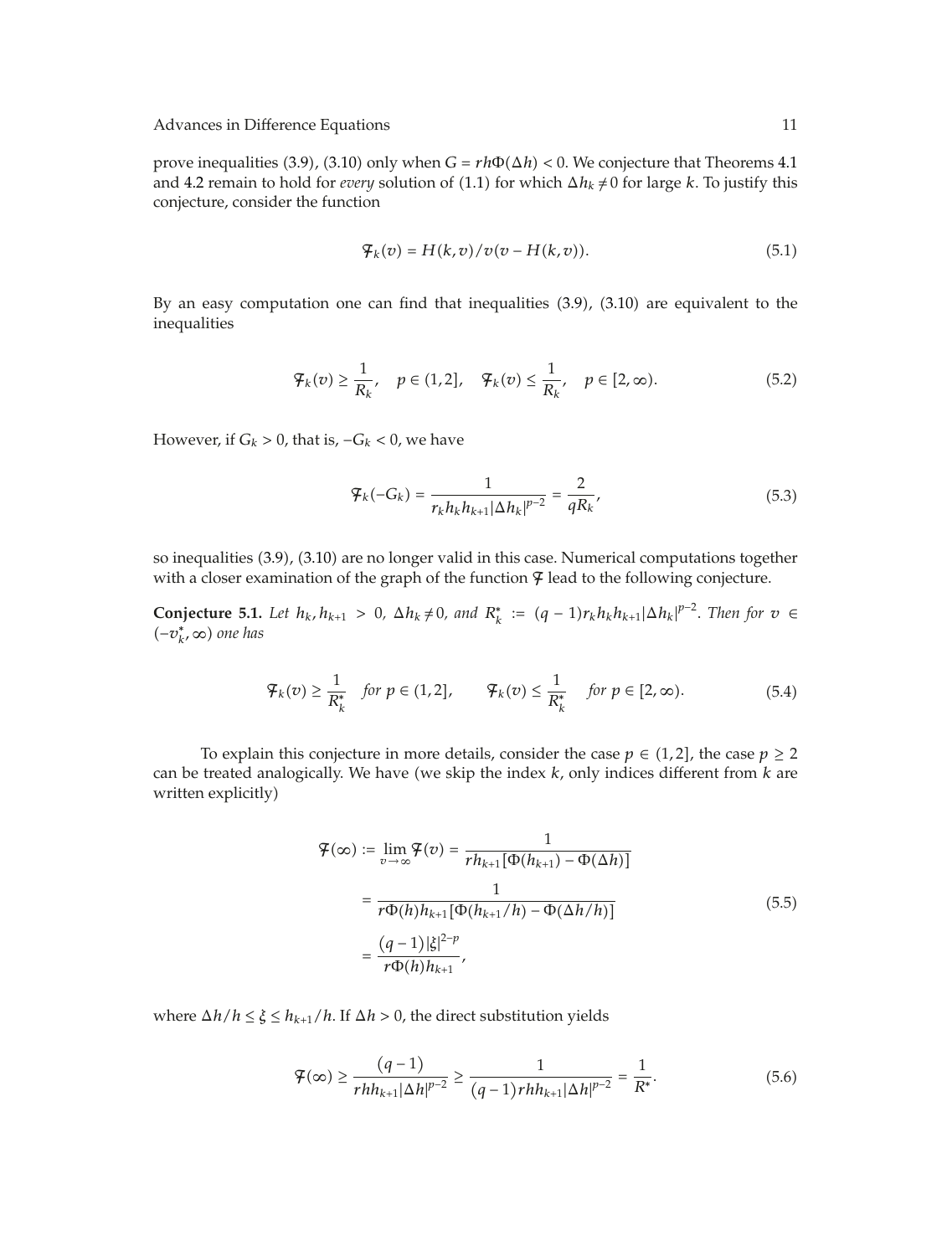If  $\Delta h < 0$ , then  $|\Delta h| < h$  and we proceed as follows. For  $p \in (1,2]$ , the function  $\Phi$  is concave for nonnegative arguments, so for  $x, y \ge 0$ , we have the inequality

$$
\Phi\left(\frac{x+y}{2}\right) \ge \frac{1}{2} \left[\Phi(x) + \Phi(y)\right].\tag{5.7}
$$

We substitute  $x = h_{k+1}/h$ ,  $y = -\Delta h/h$ , then  $x + y = 1$ , that is,  $2^{2-p} \ge \Phi(x) + \Phi(y)$ . Hence we have

$$
\mathcal{F}(\infty) = \frac{1}{rh_{k+1}\Phi(h)[\Phi(h_{k+1}/h) - \Phi(\Delta h/h)]}
$$
  
\n
$$
\geq \frac{1}{2^{2-p}rh_{k+1}\Phi(h)} = \frac{|h|^{2-p}}{2^{2-p}rh_{k+1}h}.
$$
\n(5.8)

Hence

$$
\mathcal{F}(\infty) \ge \frac{|h|^{2-p}}{2^{2-p}rh_{k+1}h} \ge \frac{|\Delta h|^{2-p}}{2^{2-p}rh_{k+1}h}.\tag{5.9}
$$

Next we prove that  $(q - 1) \ge 2^{2-p}$  for  $p \in (1, 2]$ . Denote  $t = q - 1 = 1/(p - 1)$ , then we need to prove the inequality *g(t)* :=  $t - 2 \cdot 2^{-1/t} \ge 0$  for  $t \in [1, \infty)$ . A standard investigation of the graph of the function *t* → 2 · 2−1*/t* shows that the required inequality really holds, so we have

$$
\mathcal{F}(\infty) \ge \frac{1}{(q-1)rh_{k+1}h|\Delta h|^{p-2}} = \frac{1}{R^*}.
$$
\n(5.10)

By a similar computation we find that

$$
\mathcal{F}(0) = \lim_{v \to 0} \mathcal{F}(v) = \frac{1}{R} \le \frac{1}{R^*}, \quad v^* \le R^*,
$$
  

$$
\mathcal{F}(-v^*) = \lim_{v \to -v^*+} \mathcal{F}(v) = \frac{1}{v^*} \ge \frac{1}{R^*_{k}}, \quad \mathcal{F}'(-v^*) < 0,
$$
  

$$
\mathcal{F}'(-G) < 0 \quad \text{if } G < 0, \quad \mathcal{F}'(-G) > 0 \quad \text{if } G > 0,
$$
  

$$
\mathcal{F}'(0) < 0 \quad \text{if } G < 0, \quad \mathcal{F}'(0) > 0 \quad \text{if } G > 0.
$$
  
(5.11)

These computations lead to the conjecture that  $\Psi$  attains its global minimum at a point in  $(-v^*,-G)$  if  $G > 0$  and at a point in  $(-G, \infty)$  if  $G < 0$ . Numerical computations suggest that this minimum is  $1/(c r h h_{k+1} | \Delta h|^{p-2})$ , where  $1 \leq c \leq q-1$ .

Having proved inequalities (5.4), Theorems 4.1 and 4.2 could be proved for any positive *h* with  $\Delta h \neq 0$  in the same way as in the previous section, it is only sufficient to  $\text{replace } R = (2/q) r h h_{k+1} |\Delta h|^{p-2} \text{ by } R^* = (q-1) r h h_{k+1} |\Delta h|^{p-2}.$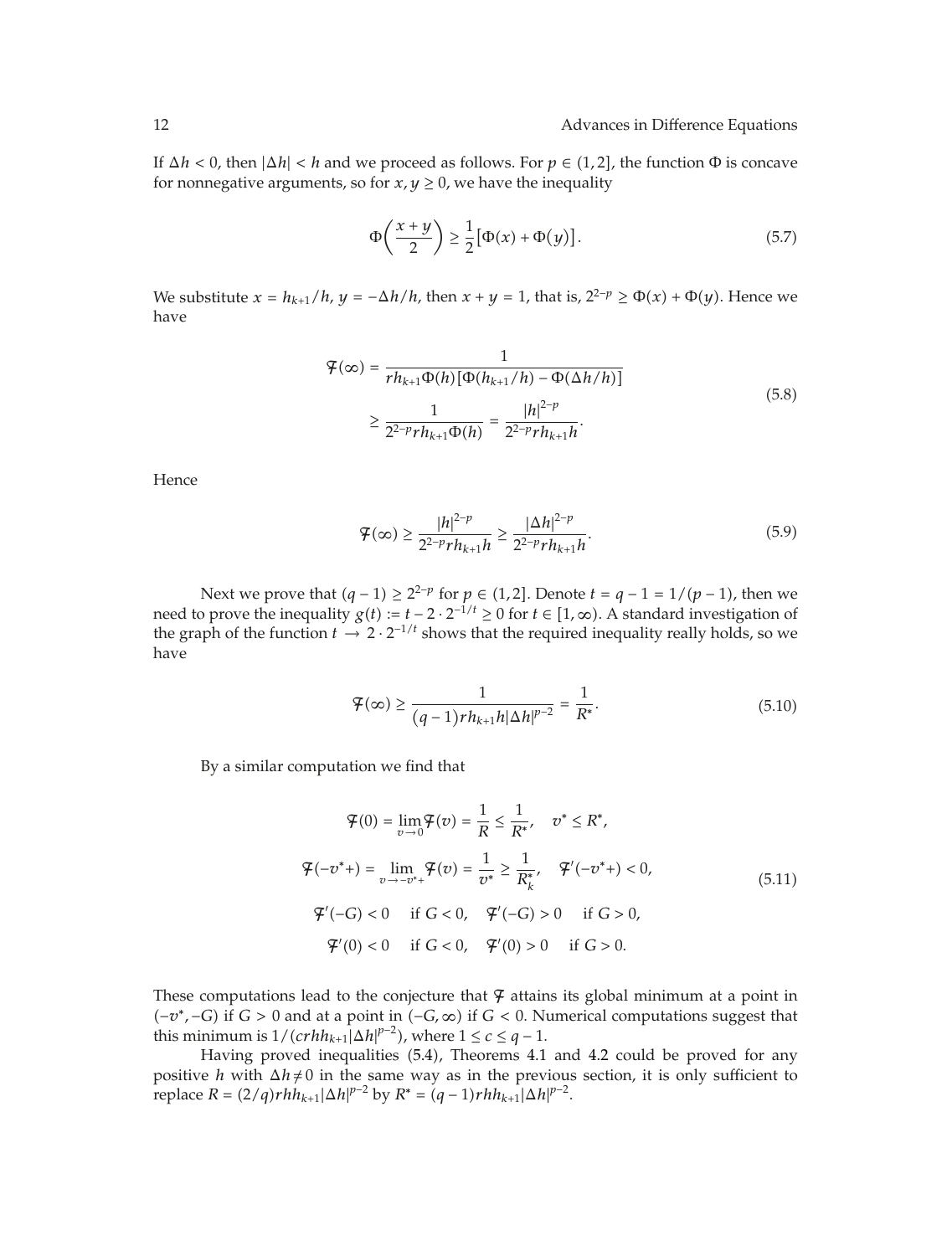(ii) A typical example of  $(1.1)$  to which Theorems 4.1 and 4.2 apply is  $(1.1)$  with

$$
\sum_{k=1}^{\infty} r_k^{1-q} < \infty, \quad c_k > 0, \quad \sum_{k=1}^{\infty} c_k = \infty,\tag{5.12}
$$

since under these assumption all positive solutions of  $(1.1)$  are decreasing, see [19]. However, one can apply *indirectly* Theorems 4.1 and 4.2 also to (1.1) with

$$
\sum_{k=1}^{\infty} r_k^{1-q} = \infty, \qquad c_k > 0 \tag{5.13}
$$

(and  $\sum^{\infty} c_k < \infty$ , otherwise (1.1) would be oscillatory, see [16, Theorem 8.2.14] ), even if all positive solutions of  $(1.1)$  are *increasing* in this case. The method which enables to overcome this difficulty is the so-called *reciprocity principle*, which can be explained as follows.

Suppose that  $c_k \neq 0$  in (1.1) and let  $u_k := r_k \Phi(\Delta x_k)$ . Then by a direct computation one can verify that *u* solves the so-called *reciprocal equation:*

$$
\Delta\left(\frac{1}{\Phi^{-1}(c_k)}\Phi^{-1}(\Delta u_k)\right) + r_{k+1}^{1-q}\Phi^{-1}(u_{k+1}) = 0.
$$
\n(5.14)

Moreover, if  $c_k$  does not change its sign for large  $k$ , (1.1) is nonoscillatory if and only if (5.14) is nonoscillatory, see [9]. The following statement relates recessive solutions of  $(1.1)$  and  $(5.14)$ . A similar statement can be found in [9], but our proof differs from that given in [9].

**Theorem 5.2.** *Suppose that* (1.1) *is nonoscillatory and* (5.12) *or* (5.13) *holds. If a solution h of* (1.1) *is recessive, then*  $\tilde{u} := r\Phi(\Delta h)$  *is the recessive solution of* (5.14).

*Proof.* First suppose that (5.13) holds and let  $\tilde{w} = r\Phi(\Delta h/h)$  be the distinguished solution of (2.1). Assumption (5.13) implies that  $\tilde{w}_k > 0$  for large *k*, see [7]. The solution *v* of the Riccation equation

$$
v_{k+1} + r_{k+1}^{1-q} - \frac{c_k^{1-q} v_k}{\Phi^{-1} (c_k^{-1} + \Phi(v_k))} = 0
$$
\n(5.15)

associated with (5.14) is given by  $v = (c^{1-q}\Phi^{-1}(\Delta u))/\Phi^{-1}(u)$  and we have the following relationship between solutions of  $(5.15)$  and  $(2.1)$  (no index means again the index  $k$ ):

$$
v = \frac{c^{1-q}\Phi^{-1}(\Delta u)}{\Phi^{-1}(u)} = \frac{c^{1-q}\Phi^{-1}(-c\Phi(x_{k+1}))}{\Phi^{-1}(r\Phi(\Delta x))} = -\frac{x_{k+1}}{\Phi^{-1}(r)\Delta x} = -\frac{x + \Delta x}{\Phi^{-1}(r)\Delta x}
$$
  
= 
$$
-\frac{1 + \Delta x/x}{\Phi^{-1}(r)(\Delta x/x)} = -\frac{1 + \Phi^{-1}(w)/\Phi^{-1}(r)}{\Phi^{-1}(w)} = -\frac{\Phi^{-1}(r) + \Phi^{-1}(w)}{\Phi^{-1}(r)\Phi^{-1}(w)}.
$$
(5.16)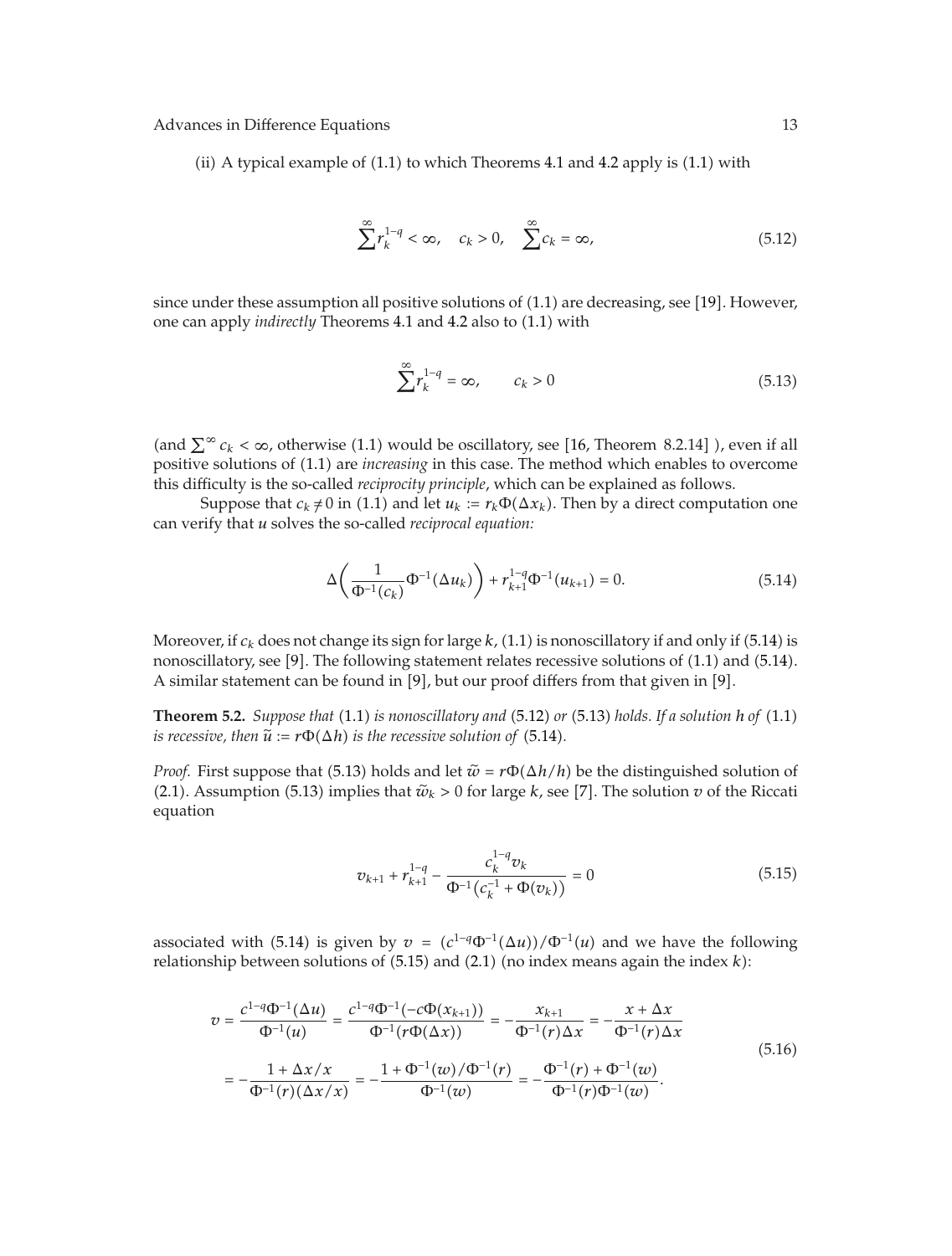Since the function

$$
x \longrightarrow -\frac{\Phi^{-1}(r) + \Phi^{-1}(x)}{\Phi^{-1}(r)\Phi^{-1}(x)}
$$
\n(5.17)

is increasing for  $x \in \mathbb{R} \setminus \{0\}$ , the inequality  $0 < \tilde{w}_k < w_k$  for large *k* and for any solution  $w \neq \tilde{w}$ of (2.1) implies the inequality  $0 > v_k > \tilde{v}_k$ , where

$$
\widetilde{v} = \frac{c^{1-q}\Phi^{-1}(\Delta \widetilde{u}_k)}{\Phi^{-1}(\widetilde{u}_k)} = -\frac{\Phi^{-1}(r) + \Phi^{-1}(\widetilde{w})}{\Phi^{-1}(r)\Phi^{-1}(\widetilde{w})},\tag{5.18}
$$

and  $v$  is any other solution of (5.15). Consequently,  $\tilde{v}$  is the distinguished solution of (5.15) and hence  $\tilde{u}$  is the recessive solution of  $(5.14)$ .

Now suppose that (5.12) holds. Then all solutions *w* of (2.1) satisfying  $r_k + w_k > 0$  for large *k* are negative (see [19]), that is,  $0 > w_k > \tilde{w}_k$ . Then using the same argument as in the first part of the proof we have  $0 < \tilde{v}_k < v_k$  for large *k* for any solution  $v$  of (5.15), that is,  $\tilde{u}$  is first part of the proof we have  $0 < \tilde{v}_k < v_k$  for large *k* for any solution *v* of (5.15), that is,  $\tilde{u}$  is the recessive solution of (5.14). the recessive solution of  $(5.14)$ .

(iii) In [18], we posed the question whether the sequence  $h_k := k^{(p-1)/p}$  is the recessive solution of the difference equation

$$
\Delta(\Phi(\Delta x_k)) + c_k \Phi(x_{k+1}) = 0, \quad c_k := -\frac{\Delta(\Phi(\Delta h_k))}{\Phi(h_{k+1})}.
$$
\n
$$
(5.19)
$$

Now we can give the affirmative answer to this question for  $p \geq 2$ . It is shown in [18] that

$$
u_k := \Phi(\Delta h_k) = \left(\frac{p-1}{p}\right)^{p-1} k^{-(p-1)/p} \left[1 + \frac{p-1}{2pk} + o(k^{-1})\right],
$$
  

$$
c_k = \frac{\gamma_p}{(k+1)^p} \left[1 + O(k^{-1})\right], \quad \gamma_p := \left(\frac{p-1}{p}\right)^p,
$$
 (5.20)

both as  $k \to \infty$ . The sequence *u* is a solution of the equation

$$
\Delta \left( c_k^{1-q} \Phi^{-1} (\Delta u_k) \right) + \Phi^{-1} (u_{k+1}) = 0, \tag{5.21}
$$

which is reciprocal to (5.19) and  $y_k = h_{k+1} = (k+1)^{(p-1)/p}$  is a solution of the equation

$$
\Delta\big(\Phi(\Delta y_k)\big) + c_{k+1}\Phi(y_{k+1}) = 0,\tag{5.22}
$$

which is reciprocal to (5.21) and differs from (5.19) only by the shift  $k \to k+1$  in the sequence *c*. Since

$$
\sum_{k=1}^{\infty} \left( c_k^{1-q} \right)^{1-p} = \sum_{k=1}^{\infty} c_k < \infty,\tag{5.23}
$$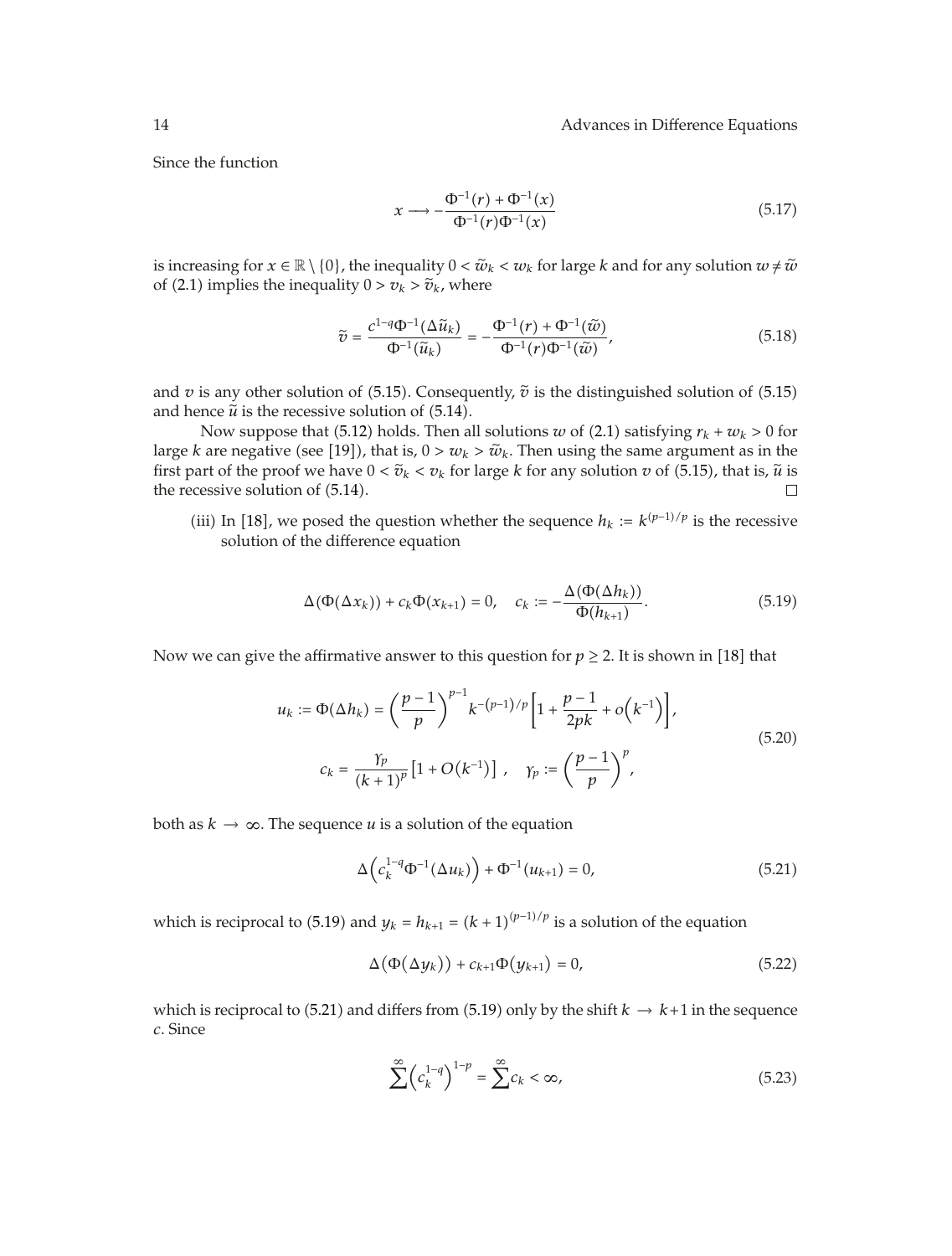assumption (5.12) is satisfied (with *q*,  $c^{1-q}$ , and 1 instead of *p*, *r*, and *c*, resp.), hence positive solutions of 5.21 are decreasing, that is, Theorems 4.1 and 4.2 apply to this case. By a direct computation, we have

$$
c_k^{1-q} u_k u_{k+1} |\Delta u_k|^{q-2} \sim k^{-p(1-q)} k^{-2(p-1)/p} k^{(-2p+1)(q-2)/p} = k. \tag{5.24}
$$

This means, by Theorem 4.1, that if  $q \in (1,2]$ , then *u* is the recessive solution of (5.21) and hence  $y_k = h_{k+1}$  is the recessive solution of (5.22). Consequently,  $h_k = k^{(p-1)/p}$  is the recessive solution of  $(5.19)$  if  $p \ge 2$ .

#### **Acknowledgments**

This research is supported by the Grant 201/07/0145 of the Czech Grant Agency of the Czech Republic, and the Research Project MSM0022162409 of the Czech Ministry of Education.

## **References**

- [1] P. Řehák, "Hartman-Wintner type lemma, oscillation, and conjugacy criteria for half-linear difference equations," *Journal of Mathematical Analysis and Applications*, vol. 252, no. 2, pp. 813–827, 2000.
- [2] P. Řehák, "Oscillatory properties of second order half-linear difference equations," Czechoslovak *Mathematical Journal*, vol. 51, no. 2, pp. 303–321, 2001.
- [3] P. Řehák, "Generalized discrete Riccati equation and oscillation of half-linear difference equations," *Mathematical and Computer Modelling*, vol. 34, no. 3-4, pp. 257–269, 2001.
- [4] P. Řehák, "Oscillation criteria for second order half-linear difference equations," *Journal of Difference Equations and Applications*, vol. 7, no. 4, pp. 483–505, 2001.
- [5] P. Řehák, "Oscillation and nonoscillation criteria for second order linear difference equations," *Fasciculi Mathematici*, no. 31, pp. 71–89, 2001.
- 6 R. P. Agarwal, M. Bohner, S. R. Grace, and D. O'Regan, *Discrete Oscillation Theory*, Hindawi, New York, NY, USA, 2005.
- [7] O. Došlý and P. Řehák, "Recessive solution of half-linear second order difference equations," Journal *of Difference Equations and Applications*, vol. 9, no. 1, pp. 49–61, 2003.
- [8] M. Cecchi, Z. Došlá, and M. Marini, "Nonoscillatory half-linear difference equations and recessive solutions," *Advances in Difference Equations*, no. 2, pp. 193–204, 2005.
- [9] M. Cecchi, Z. Došlá, and M. Marini, "Reciprocity principle and asymptotic properties of solutions of half-linear difference equations," submitted.
- [10] M. Cecchi, Z. Došlá, M. Marini, and I. Vrkoč, "Asymptotic properties for half-linear difference equations," *Mathematica Bohemica*, vol. 131, no. 4, pp. 347–363, 2006.
- [11] O. Došlý and Á. Elbert, "Integral characterization of the principal solution of half-linear second order differential equations," *Studia Scientiarum Mathematicarum Hungarica*, vol. 36, no. 3-4, pp. 455–469, 2000.
- [12] M. Cecchi, Z. Došlá, and M. Marini, "Half-linear equations and characteristic properties of the principal solution," *Journal of Differential Equations*, vol. 208, no. 2, pp. 494–507, 2005.
- [13] M. Cecchi, Z. Došlá, and M. Marini, "Corrigendum to: "Half-linear equations and characteristic properties of the principal solution"," *Journal of Differential Equations*, vol. 221, no. 1, pp. 272–274, 2006.
- [14] M. Cecchi, Z. Došlá, and M. Marini, "Limit and integral properties of principal solutions for halflinear differential equations," *Archivum Mathematicum*, vol. 43, no. 1, pp. 75–86, 2007.
- [15] Á. Elbert and T. Kusano, "Principal solutions of non-oscillatory half-linear differential equations," *Advances in Mathematical Sciences and Applications*, vol. 8, no. 2, pp. 745–759, 1998.
- [16] O. Došlý and P. Řehák, Half-linear Differential Equations, vol. 202 of North-Holland Mathematics Studies, Elsevier, Amsterdam, The Netherlands, 2005.
- [17] M. Cecchi, Z. Došlá, and M. Marini, "On recessive and dominant solutions for half-linear difference equations," *Journal of Difference Equations and Applications*, vol. 10, no. 9, pp. 797–808, 2004.